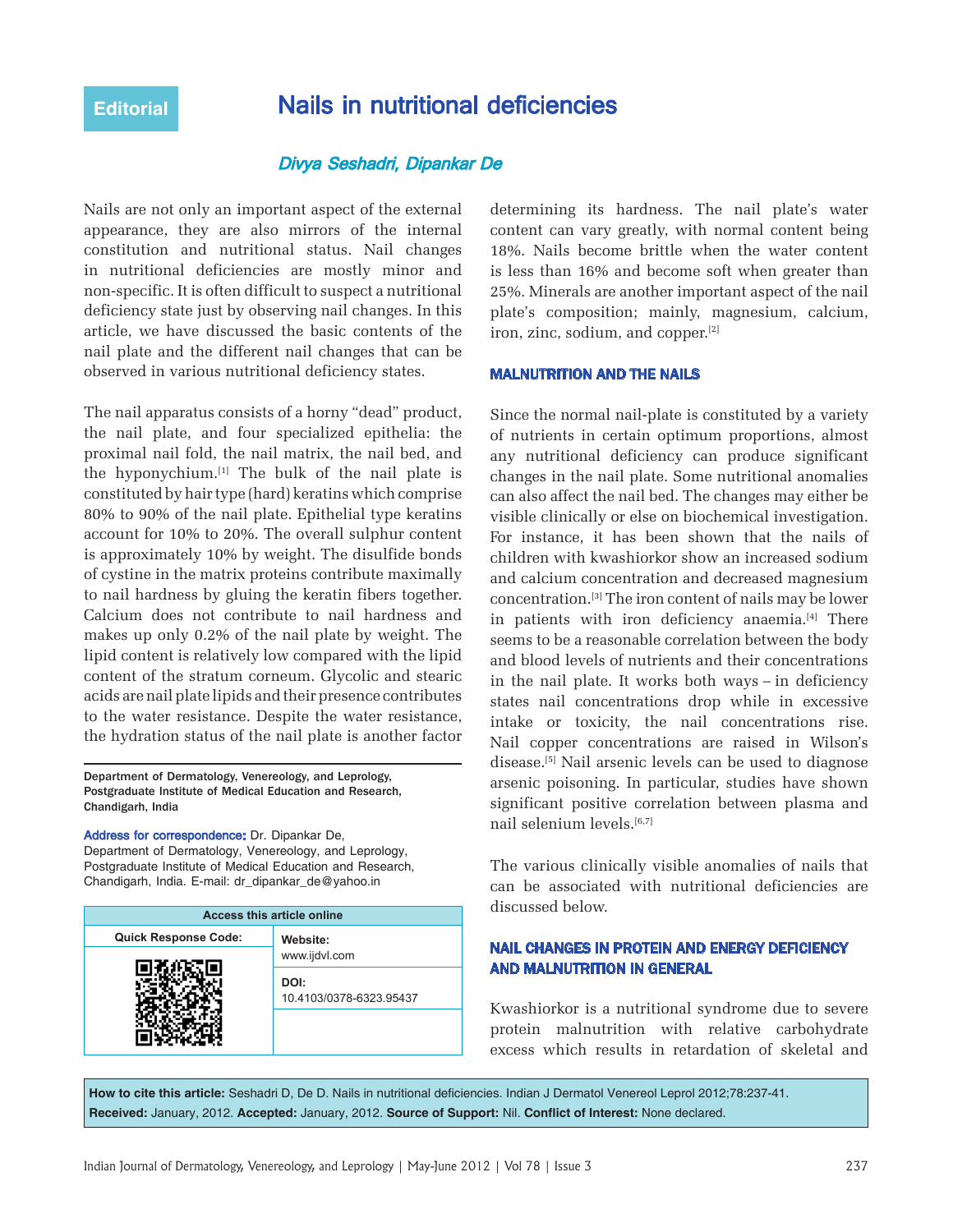mental development, muscular wasting, fatty liver and oedema. Marasmus is the result of prolonged starvation, a wasting syndrome, resulting in 40–50% reduction in body weight but with no peripheral oedema. Kwashiorkor is associated with nails that are soft and thin and marasmic children have fissured nails and impaired nail growth.[8]

Another nail change reported in malnutrition is longitudinal melanonychia. Melanonychia refers to blackish discolouration of the nail plate. Longitudinal melanonychia of the nail plate occurs secondary to increased melanin production in the matrix.[2]

Muehrcke's lines are commonly associated with hypoalbuminaemia, the correction of which by albumin infusion can reverse the sign.[9] These are paired, narrow white transverse bands reflecting abnormal nail bed vasculature. When pressure is applied to the distal plate, the narrow transverse bands disappear, i.e apparent leuconychia.<sup>[2]</sup> Leukonychia refers to whitish discolouration of the nail plate. It can be true (due to nail plate abnormality) or apparent (due to nail bed abnormality, in which case it fades on pressure).[1]

Though classically associated with liver disease, Terry's nails can also be seen in malnutrition, especially in the elderly.[2] They consist of apparent leukonychia over the proximal nail bed with a distal pink or brown band 0.5 to 3.0 mm wide. Histology of the distal band shows mainly telangiectases and the white colour is thought to reflect hyperplasia of connective tissue between the nail and bone.[9]

Beau's lines are among the most common yet least specific signs encountered in clinical practice. Nutritional causes include protein deficiency and the general malnourished state associated with chronic alcoholism.[2] These are transverse linear depressions in the nail plate which may be caused by any disease severe enough to disrupt normal nail growth.<sup>[10]</sup> The width of the furrow is an indicator of the given ailment's duration. Measuring the distance from the furrow to proximal nail fold gives an approximate time when the insult may have occurred.<sup>[2]</sup>

Brittle nail syndrome (BNS) is a phenomenon which can result from a multitude of causes and they are a frequent finding in poorly nourished patients.[3,11] BNS is characterized by soft, dry, weak, easily breakable nails that show onychorrhexis and onychoschizia.[4] Onychorrhexis refers to longitudinal splitting which begins at the free edge and extends proximally while onychoschizia is lamellar peeling of the free edge of the nail plate.<sup>[11]</sup> Brittle nails are commonly seen in patients with anorexia nervosa and they have been attributed to the starvation, idiosyncratic eating habits, and malnutrition associated with this disorder.[12] Poor food and water intake contribute to and precipitate brittle nails in the elderly.[2]

The protein-losing enteropathy of Cronkhite-Canada syndrome (intestinal polyposis, malabsorption, pigmentation, alopecia and nail defects) is associated with dystrophic nails which undergo onycholysis, onychoschizia and onychomadesis with a peculiar, triangular, residual nail plate.<sup>[13]</sup> Onycholysis is defined as separation of the nail plate from the underlying nail bed, causing a proximal extension of free air while onychomadesis describes complete onycholysis, beginning at the nail plate's proximal end, which results in complete nail shedding.<sup>[2]</sup>

# NAIL CHANGES IN MINERAL DEFICIENCIES

# Iron deficiency

Although nonspecific, pallor of the nail bed can be a sign of anemia and an indication that body stores of iron may be low.[2] Koilonychia refers to a reverse curvature in the transverse and longitudinal axes giving a concave dorsal aspect to the nail.<sup>[14]</sup> It is thought to occur due to a relatively low‑set distal matrix compared to the proximal matrix that causes nail plate growth to occur in a downward direction as it grows towards the nail bed.[2] Koilonychia is classically a sign of iron-deficiency anemia.<sup>[15]</sup> Koilonychia reported in post-gastrectomy patients and those with Plummer‑Vinson syndrome has also been attributed to the associated iron deficiency.<sup>[2]</sup> Interestingly, it occasionally occurs in patients with hemochromatosis.[10]

Iron deficiency can also result in brittle nails, [8] onycholysis and onychorrhexis.[2]

### Calcium deficiency

Transverse leukonychia of all nails can be associated with severe hypocalcemia and good response has been reported to treatment with calcium.<sup>[16]</sup> Transverse leukonychia is characterized by transverse, opaque white bands that tend to occur in the same relative position in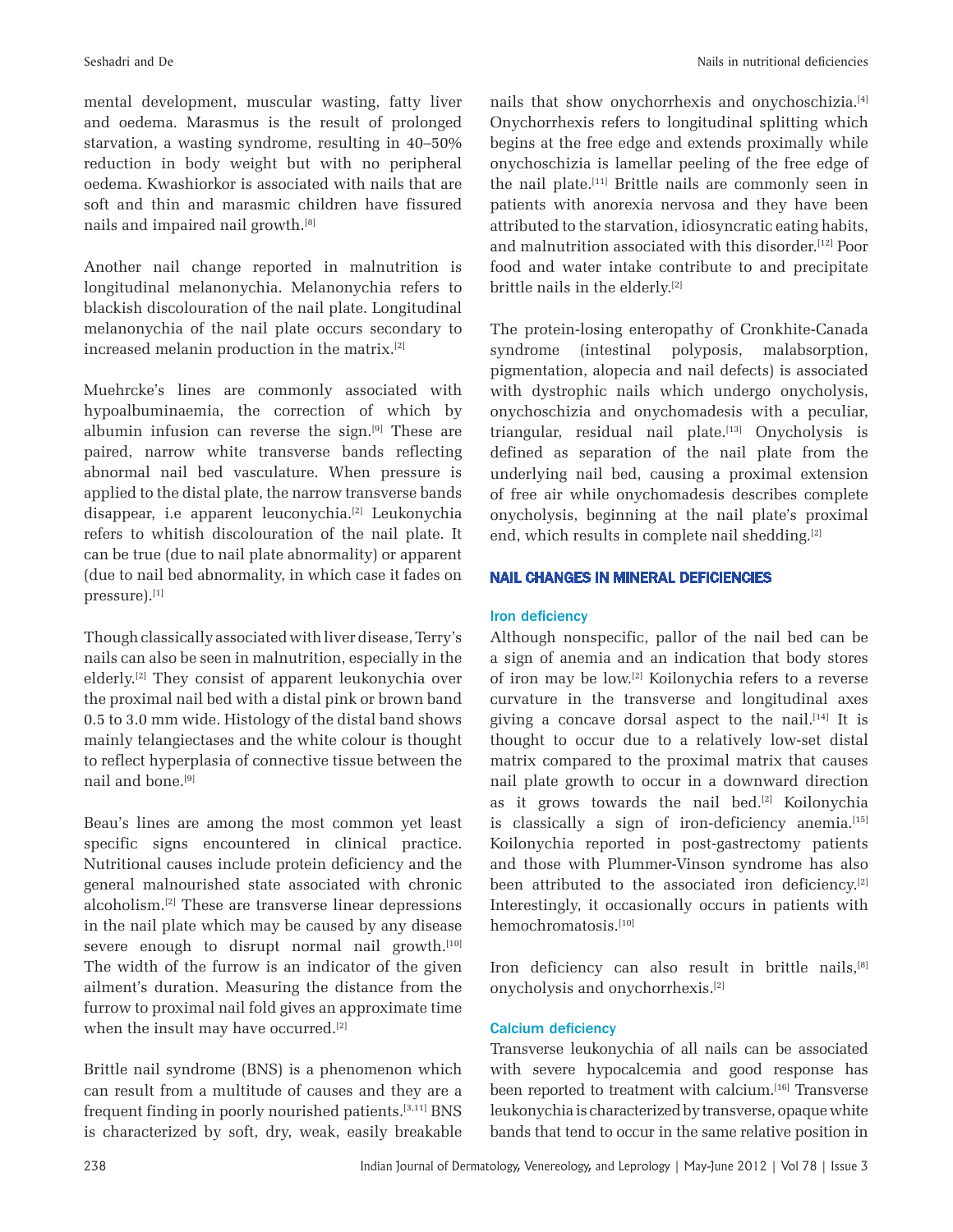multiple nails. Measuring the distance of the line from the proximal nail fold gives a time reference from when nail insult occurred.[2] The hypotheses proposed for development of leuconychia in hypocalcemia include induction of digital arteriolar spasm and disorganization of the hard keratin of the nail.<sup>[16]</sup>

Onychomadesis can result from the neurovascular change associated with repeated episodes of drops in blood calcium levels or a chronic state of hypocalcemia with arteriolar spasm which results in an abrupt separation of the nail plate from the underlying nail matrix and nail bed.[2]

Other nail changes reported to be associated with hypocalcemia include brittle nails with onychorrhexis and longitudinal striations.[17] Hapalonychia, or soft nails, has been associated with a variety of nutritional deficiencies including low serum calcium.[2]

#### Zinc deficiency

Muehrcke's nails (described earlier) can occur in association with acrodermatitis enteropathica.[2,5] Transverse leukonychia can also occur in acrodermatitis enteropathica and its resolution has been reported following zinc supplementation.<sup>[18]</sup> Zinc deficiency is also associated with brittle nails,<sup>[8]</sup> onychorrhexis<sup>[2]</sup> and Beau's lines.<sup>[4]</sup>

#### Other mineral deficiencies

Patients with reduced plasma magnesium levels can develop soft, flaky nails that are inclined to break or split.[2] Patients on prolonged total parenteral nutrition (TPN) tend to become selenium deficient; cases have been reported where the fingernails turned white in association with low serum and urinary selenium levels and the nail changes resolved dramatically after selenium therapy was instituted.[19,20] Clubbing of nails is associated with the cretinism caused by iodine deficiency.[2]

#### NAIL CHANGES IN VITAMIN DEFICIENCIES

#### Fat-soluble vitamins

Hapalonychia (soft nails) has been associated with deficiencies of vitamins A and D among other causes.[2] Longitudinal melanonychia of the nail plate has been reported in vitamin D deficiency.[2] No specific nail changes have been reported with vitamin E deficiency, though vitamin E has been reported to help the nail changes of yellow nail syndrome.[21]

#### Water-soluble vitamins

#### *Deficiency of B vitamins*

Apart from iron deficiency, riboflavin deficiency and pellagra have also been implicated in the development of koilonychia.[2] Transverse leukonychia of all nails associated with pellagra has been reported which showed a good response to treatment with vitamin B3.[22] Pellagra can also be associated with Beau's lines and onycholysis.[2] Furthermore, a case of pellagra has been reported where the patient developed half and half nails simultaneously with the onset of the skin lesions and the lesions regressed with nicotinamide therapy.<sup>[23]</sup> Half and half nails show a proximal white zone and a distal (20–60%) brownish sharp demarcation, the histology of which suggests an increase in vessel wall thickness and melanin deposition. It is commonly associated with renal failure.[14]

Deficiency of vitamin B6 (pyridoxine) can be associated with hapalonychia.[2] Biotin deficiency leads to dystrophic nails. The inborn errors of biotin metabolism, namely holocarboxylase synthetase deficiency and biotinidase deficiency are associated with nail dystrophy and onychoschizia apart from other cutaneous and neurological symptoms. All symptoms including nail changes respond to biotin supplementation.<sup>[8]</sup>

Nail hyperpigmentation is associated with vitamin B12 deficiency and its reversal on B12 supplementation is well reported in the literature.<sup>[24-26]</sup> The morphological patterns of hyperpigmentation include longitudinal melanonychia,[25,26] diffuse bluish discolouration (reported in two dark‑skinned patients)[27] as well as reticulate pigmentation.<sup>[24]</sup> The proposed mechanism of development of hyperpigmentation involves decreased reduced glutathione levels, which results in disinhibition of tyrosinase, an enzyme of melanogenesis.[26]

# *Vitamin C deficiency*

Splinter haemorrhages can be seen in scurvy though they are classically associated with subacute bacterial endocarditis and are most frequently caused by trauma. They are formed by extravasation of red blood cells from longitudinally oriented nail bed vessels into adjacent longitudinally oriented troughs.[2] They appear as red to black thin longitudinal lines under the nail‑plate.[1] Vitamin C deficiency has also been associated with koilonychia and hapalonychia.[2]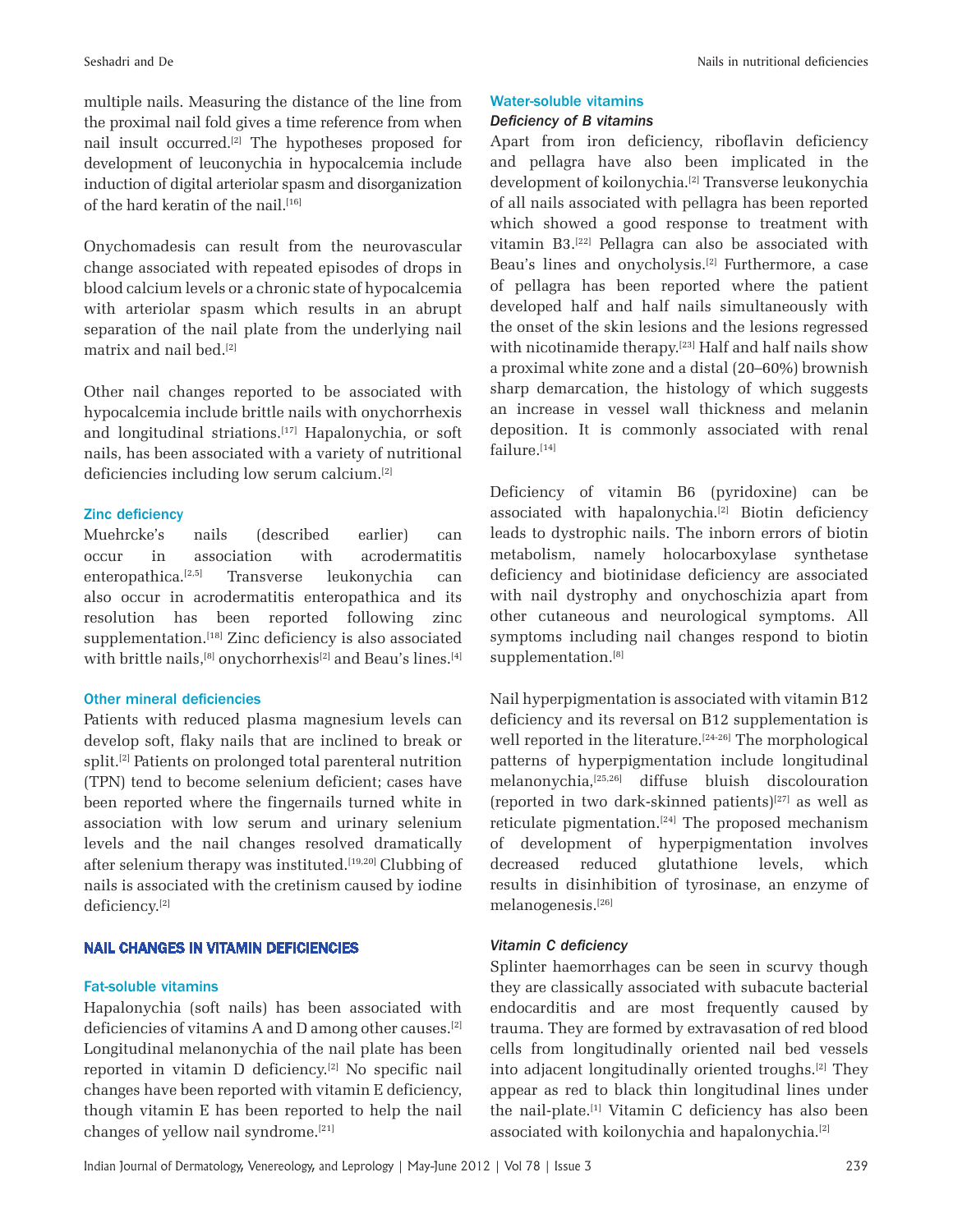A summary of the important clinical nail anomalies and the associated nutritional deficiencies is provided in Table 1 since a variety of deficiencies can lead to a similar picture.

#### Nutritional supplements and the nails

A multitude of regimens exist for treatment of brittle nails, including biotin, application of essential fatty acids, and ingestion of vitamin C, pyridoxine, iron, vitamin D, calcium, amino acids, and gelatin.[2] Conflicting evidence exists for the use of vitamin E to treat yellow nail syndrome.<sup>[4]</sup> Other substances known to improve nail health but lacking objective evidence include gelatin, cystine, L‑methionine, keratin, collagen, pantothenic acid, salt, millet, yeast, chromium and rhodanates.[4]

Extended iron supplementation appears to decrease the brittleness of already brittle nails even in patients without overt iron deficiency. Studies have also suggested that silicon supplementation can improve the appearance of brittle nails. However, the best documented so far is the use of biotin to treat BNS. Clinical trial evidence exists and the beneficial effects usually start after 2 to 3 months of supplementation. The optimal duration of the treatment has not

| Table 1: Nail abnormalities and associated nutritional<br>deficiencies |                                                                                                                         |
|------------------------------------------------------------------------|-------------------------------------------------------------------------------------------------------------------------|
| <b>Nail anomaly</b>                                                    | <b>Associated nutritional deficiencies</b>                                                                              |
| Longitudinal<br>melanonychia                                           | Malnutrition, vitamin B12 and vitamin D<br>deficiencies                                                                 |
| <b>Transverse</b><br>leukonychia                                       | Acrodermatitis enteropathica, pellagra,<br>hypocalcemia                                                                 |
| Terry's nails                                                          | Malnutrition                                                                                                            |
| Half and half nails                                                    | Pellagra                                                                                                                |
| Muehrcke's lines                                                       | Hypoalbuminemia, acrodermatitis enteropathica                                                                           |
| Splinter<br>hemorrhages                                                | Scurvy                                                                                                                  |
| Koilonychia                                                            | Iron deficiency anemia, Plummer-Vinson<br>syndrome, riboflavin deficiency, pellagra, scurvy                             |
| Hapalonychia                                                           | Kwashiorkor, deficiency of vitamins A, B6, C,<br>D, hypocalcemia                                                        |
| Onycholysis                                                            | Iron deficiency anemia, pellagra, Cronkhite-<br>Canada syndrome                                                         |
| Beau's lines                                                           | Protein deficiency, pellagra, hypocalcemia                                                                              |
| <b>Brittle nails</b>                                                   | Malnutrition, anorexia nervosa, biotin<br>deficiency, iron deficiency, zinc deficiency,<br>hypocalcemia, hypomagnesemia |
| Onychomadesis                                                          | Hypocalcemia, Cronkhite-Canada syndrome                                                                                 |
| Onychorrhexis                                                          | Iron deficiency anemia, zinc deficiency,<br>hypocalcemia                                                                |
| Onychoschizia                                                          | Malnutrition, Cronkhite-Canada syndrome                                                                                 |
| Pallor                                                                 | Iron deficiency anemia, Selenium deficiency                                                                             |
| Clubbing                                                               | lodine deficiency                                                                                                       |

been determined.[4] Whether supplementation is legitimately correcting an underlying biotin deficiency or improvement in nail brittleness is through some other mechanism is yet to be elucidated.<sup>[2]</sup>

An exhaustive review on the role of vitamins and minerals in nail health concluded that no evidence supports the use of vitamin supplementation for improving the nail health of well-nourished patients; brittle nail syndrome can benefit from supplementation with high dose biotin or silicon; and lastly, adequate intake of vitamins and minerals facilitates nail health.[4]

#### **REFERENCES**

- 1. Tosti A, Piraccini BM. Biology of nails and nail disorders. In: Wolff K, Goldsmith LA, Katz SI, Gilchrest B, Paller AS, Leffell DJ, editors. Fitzpatrick's Dermatology In General Medicine. McGraw‑Hill Companies Inc.; 2007. p. 778‑94.
- 2. Cashman MW, Sloan SB. Nutrition and nail disease. Clin Dermatol 2010;28:420‑5.
- 3. Leonard PJ, Morris WP, Brown R. Sodium, potassium, calcium and magnesium contents in nails of children with kwashiorkor. Biochem J 1968;110:22‑3.
- 4. Scheinfeld N, Dahdah MJ, Scher R. Vitamins and minerals: Their role in nail health and disease. J Drugs Dermatol 2007;6:782‑7.
- 5. Solomons NW. On the assessment of zinc and copper nutriture in man. Am J Clin Nutr 1979;32:856‑71.
- 6. Longnecker MP, Stram DO, Taylor PR, Levander OA, Howe M, Veillon C, *et al*. Use of selenium concentration in whole blood, serum, toenails, or urine as a surrogate measure of selenium intake. Epidemiology 1996;7:384‑90.
- 7. Satia JA, King IB, Morris JS, Stratton K, White E. Toenail and plasma levels as biomarkers of selenium exposure. Ann Epidemiol 2006;16:53‑8.
- 8. Sarkany R, Breathnach S, Morris A, Weismann K, Flynn P. Metabolic and Nutritional Disorders. In: Burns T, Breatnach S, Cox N, Griffiths C, editors. Rook's Textbook of Dermatology. John Wiley and Sons; 2010. p. 59.58‑59.76.
- 9. Ghosn SH, Kibbi AG. Cutaneous manifestations of liver diseases. Clin Dermatol 2008;26:274‑82.
- 10. Fawcett RS, Linford S, Stulberg DL. Nail abnormalities: Clues to systemic disease. Am Fam Physician 2004;69:1417‑24.
- 11. Iorizzo M, Pazzaglia M, Piraccini B, Tullo S, Tosti A. Brittle nails. J Cosmet Dermatol 2004;3:138‑44.
- 12. Gupta MA, Gupta AK, Haberman HF. Dermatologic signs in anorexia nervosa and bulimia nervosa. Arch Dermatol 1987;123:1386‑90.
- 13. Cox N, Coulson I. Systemic disease and the skin. In: Burns T, Breatnach S, Cox N, Griffiths C, editors. Rook's Textbook of Dermatology. John Wiley and Sons; 2010. p. 62.57‑62.58.
- 14. De Berker D, Baran R. Disorders of Nails. In: Burns T, Breatnach S, Cox N, Griffiths C, editors. Rook's Textbook of Dermatology. John Wiley and Sons; 2010. p. 65.1‑65.17.
- 15. Marks J, Shuster S. Anaemia and skin disease. Postgrad Med J 1970;46:659‑63.
- 16. Foti C, Cassano N, Palmieri VO, Portincasa P, Conserva A, Lamuraglia M, *et al*. Transverse leukonychia in severe hypocalcemia. Eur J Dermatol 2004;14:67‑8.
- 17. Simpson JA. Dermatological changes in hypocalcaemia. Br J Dermatol 1954;66:1‑15.
- 18. Reich H, Opitz K, Bertram HP, Fegeler K. Successful zinc